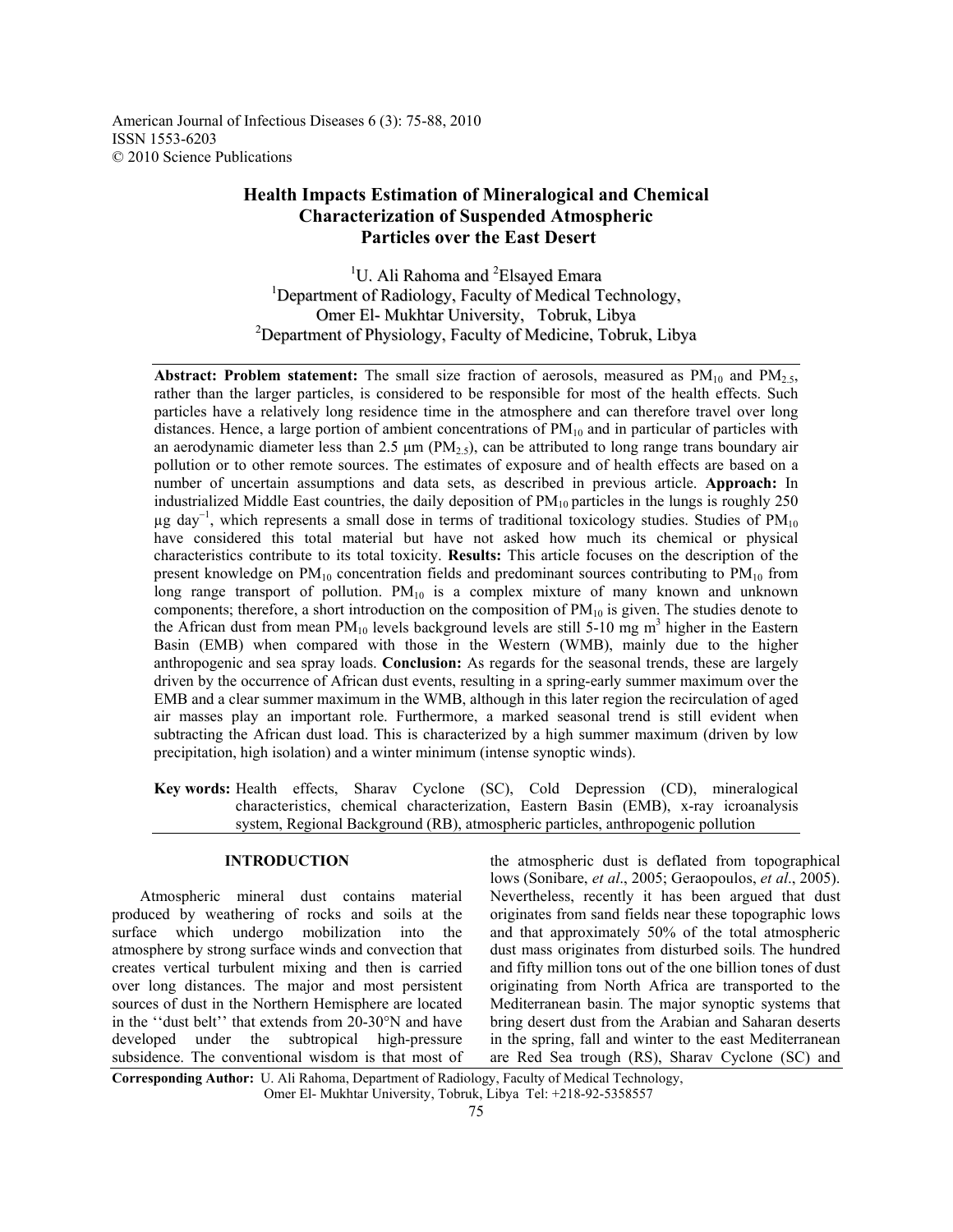Cold Depression (CD). The geographical location of Libya between the North African and Arabian deserts and the Mediterranean climate zones makes it vulnerable also to aerosols from European sources. In the summer, when Persian Gulf trough (PT) synoptic system dominates, it has been shown that the lower troposphere in the East Mediterranean region receives substantial amounts of atmospheric pollutants from European sources Dayan and Levy, 2005; Erel *et al*., 2007). Red Sea trough is an extension of a low surface pressure from a tropical depression toward the Red Sea, which sometimes penetrates north as far as Turkey and migrates along a mostly North- South direction. Sharav cyclone is a thermal low, which is enhanced by vigorous boundary level baroclinicity caused by the steep thermal gradient existing between the heated land and the cold Mediterranean Sea. Cold depressions (or also called mid-latitude cyclones) are disturbances of the polar front, which extent southward. Sometimes the CD has a rather southerly track and the steep pressure gradient passes over the North African coast deflating large amounts of dust and sand (Ganor and Mamane, 1982). RS storms carry dust from eastern to southeastern sources (i.e., Saudi Arabia), while during SC and CD the dust sources are in the south, south-west to west (i.e., North Africa). Sahara originated dust storms often have higher dust loads and occur in deeper atmospheric layers for longer periods of time relative with Arabian dust (Dayan *et al*., 1991). In the summer the Persian Gulf trough synoptic system (PT) prevails in the east Mediterranean. This system is a surface thermal barometric trough which is confined to the shallow atmospheric layers (up to about 1000 m AMSL). This system carries cool and humid air masses onshore causing a persistent elevated marine inversion. The PT is capped by a much warmer and subsiding dry air of a subtropical high-pressure system centered over North Africa and the Middle East. Persian trough is sorted into two modes (shallow and deep) according to the surface pressure gradient between Nicosia (Cyprus) and Cairo (Egypt) and their associated thermal inversion base heights (Rahoma and Hassan, 2010; Rahoma, 2010; Dayan *et al*., 2002). Evidence for the association between certain synoptic conditions and air pollution episodes over the East Mediterranean (Dayan and Levy, 2005; Behnert, *et al*., 2007) led us to adopt similar synoptic categorization in the current study. Meteorological analyses were combined with chemical and mineralogical characterization of suspended desert dust and aerosols during the synoptic conditions outlined above. This study focuses on the inorganic, ''mineral'' fraction (represented by the concentrations of Al, Ca, Mg, Si) of the aerosols. According to the

conventional wisdom this fraction represents the natural, crustal component in atmospheric particles. We present the chemical and mineralogical composition of the desert dust of the three relevant synoptic systems and then, outline the differences between the mineraldominated compositions of desert dust and the nonnatural characteristics of the inorganic fraction of atmospheric particles during Persian Gulf trough conditions.

 Crustal aerosols influence the atmospheric radiative balance through scattering and absorption processes (Fung *et al*., 2000; Arimoto, 2001; IPCC, 2007) and by acting as cloud condensation nuclei when sulfation and nitration occur (Levin *et al*., 1996). Dust outbreaks may also greatly increase the ambient air levels of PM recorded in air quality monitoring networks. This is especially relevant in southern Europe (Bergametti *et al*., 1989; Dayan *et al*., 1991; Alastuey *et al*., 2005; Rasheed *et al*., 2005; Escudero *et al*., 2005, 2007a; Gerasopoulos *et al*., 2006), Eastern Asia and in some Atlantic islands (Coude´-Gaussen *et al*., 1987; Chiapello *et al*., 1995; Arimoto *et al*., 1997). Dust particles frequently act as reaction surfaces for reactive gaseous species (Dentener *et al*., 1996; Alastuey *et al*., 2005)and the content of secondary PM may greatly increase when dust particles are present in the atmosphere. Moreover, atmospheric deposition fluxes of specific nutrients in southern Europe are also enhanced by dust outbreaks from Northern Africa (Ganor and Mamane, 1982; Camarero and Catala´ n, 1993; Guerzoni and Chester, 1996; Avila and Roda, 2002). Oceanic or marine regions may be also highly influenced by crustal dust deposition, when dust iron and phosphate deposition may act as fertilizing agents for phytoplankton (Falkowski *et al*., 1998; George, *et al*., 2005; Arimoto, 2001). Furthermore, chemical compounds emitted from deserts may represent a source of alkalinity that neutralizes atmospheric acidity. Finally, dust transport episodes may also cause health impacts due to the high levels of PM and to the transport of anthropogenic pollution (Erel *et al*., 2006) and also to the possible transport of micro-organisms. On a global scale, most of the mineral dust is released to the atmosphere from arid or semiarid areas. The major dust source areas are located in subtropical latitudes of the North Hemisphereand extend from the West coast of North Africa, the Middle East, central and South Asia to China (Win, *et al*., 2010). The low precipitation in the Mediterranean basin favors the long residence time of PM in the atmosphere with the consequent impact on air quality. Furthermore,  $>70\%$  of the exceedances of the PM<sub>10</sub> daily limit value (2008/50/CE European directive) in most Regional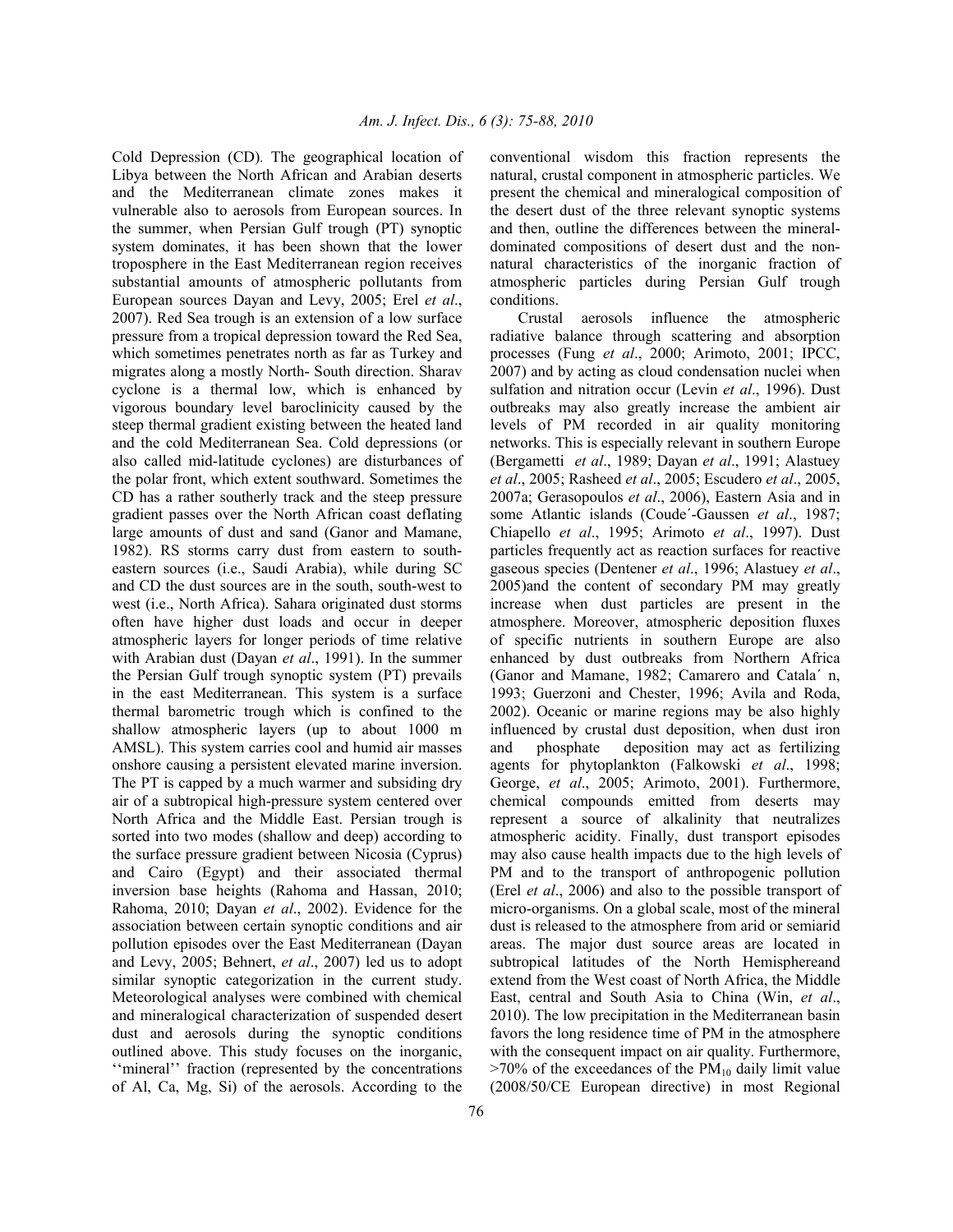Background (RB) EMEP sites of Spain have been attributed to dust outbreaks (Escudero *et al*., 2007a). Similar findings are mentioned in Gerasopoulos *et al*. (2006) and for the Eastern Mediterranean Basin. According to Escudero *et al*. (2005), four meteorological scenarios originate the transport of African dusty air masses towards the Western Mediterranean Basin (WMB). These scenarios are characterized by the presence of (1) a North African High located at surface levels (NAH-S), (2) an Atlantic Depression (AD) situated in front of Portugal, (3) a North African Depression (NAD)and (4) a North African High located at upper levels (NAH-A). During spring and early summer, the development of Saharan thermal lows in the South of Atlas takes place under the influence of the strong thermal contrast between the temperature of the cold marine waters and the warm continental surfaces. These cyclones (NAD scenario) travel eastward along this thermal gradient and finally cross the Mediterranean between Libya and Egypt, constituting the main atmospheric scenario responsible for the transport of desert dust over the Eastern Mediterranean Basin (EMB), where also severe episodes can be associated with the combination of a deep trough over West Mediterranean and NW Africa and relatively high pressures to the Eastern part. Escudero *et al*. (2007b) developed and validated a methodology to determine quantitatively the daily African dust contribution to PM mass-levels recorded in Spain, based on statistical data treatment of PM data series recorded at RB sites. On the other hand, a number of studies on identifying and quantifying dust contributions to ambient PM levels in different parts of the Mediterranean basin are available (e.g., Gerasopoulos *et al*., 2006), but as far as we know there are no studies dealing with the entire Mediterranean basin as a whole. Furthermore, differences among local results may be also partially attributable to the different methodologies used. The aim of the present study is to quantify African dust contributions to mean  $PM_{10}$  levels recorded across the Mediterranean basin and to evidence spatial variations. To this end, a common methodology has been applied to PM datasets recorded at two aerosol research monitoring sites (Montseny-Spain and Finokalia- Greece) and at a number of RB sites for a total 21 data series spread across the whole Mediterranean Basin.

## **METERIALS AND METHODS**

 The measurement period and type of air quality monitoring sites from which PM data series have been used in the present study. These are:

- Aerosol research monitoring sites: Helwan region represent desert weather
- Analysis the samples
- Regional air quality monitoring networks, available from Airbase-EEA. In order to characterize the daily atmospheric scenarios with incidence on PM levels, a number of tools were used
- NCEP meteorological maps and daily backtrajectories calculated by HYSPLIT4 model (Draxler and Rolph, 2003). Daily 5-days backtrajectories were calculated at 12 h GMT at receptor points of 700, 1500 and 2500m.a.s.l, by modeling the vertical velocity

 The occurrence of African dust outbreaks was detected with the previous tools, coupled with the information from the aerosol maps: Marine Meteorology Division of the Naval research Laboratory, USA (NRL) (http://www.nrlmry.navy.mil/aerosol); SKIRON aerosol concentration maps (http://forecast.uoa.gr); BSC-/DREAM dust maps (http://www.bsc.es/projects/earthscience/DREAM/); and satellite imagery provided by NASA Sea WIFS project (http://seawifs.gsfc.nasa.gov/SEAWIFS.html).

 Once the PM mass data were obtained, the days under the influence of African dust outbreaks (which will be referred to as NAF) for each receptor site were evidenced with the above methodology. Subsequently, a method based on the statistical data treatment of time series of PM10 levels (Escudero *et al*., 2007b) was used for the quantification of the daily African  $PM_{10}$  load during dust outbreaks at each site. The daily RB levels can be obtained by applying a monthly moving 30th percentile to the  $PM_{10}$  time series at a RB station after a prior extraction of the days with NAF influence. Then, for a given day under NAF influence, the net dust can be obtained by subtracting the calculated RB value from  $30<sup>th</sup>$  percentile to the measured PM<sub>10</sub> concentration. The exclusion of the NAF days for the calculation of the RB levels and the subsequent estimation of the net dust load may yield an overestimation of the dust load. However, this methodology was validated at three RB sites by comparing the estimated net dust with the experimental crustal load determined in PM10 samples (Escudero *et*  al., 2007b). The correlation  $(R^2 > 0.86)$  and the equivalence were significant in the three cases. A statistical analysis was performed on the  $PM_{10}$  data collected in the selected stations and mean, standard deviation, relative standard deviation and skewness of the data distributions were derived. Based on a number of samples ranging from about 600 to more than 4000 depending on the station, this kind of statistical analysis allowed for the determination of the mean behavior of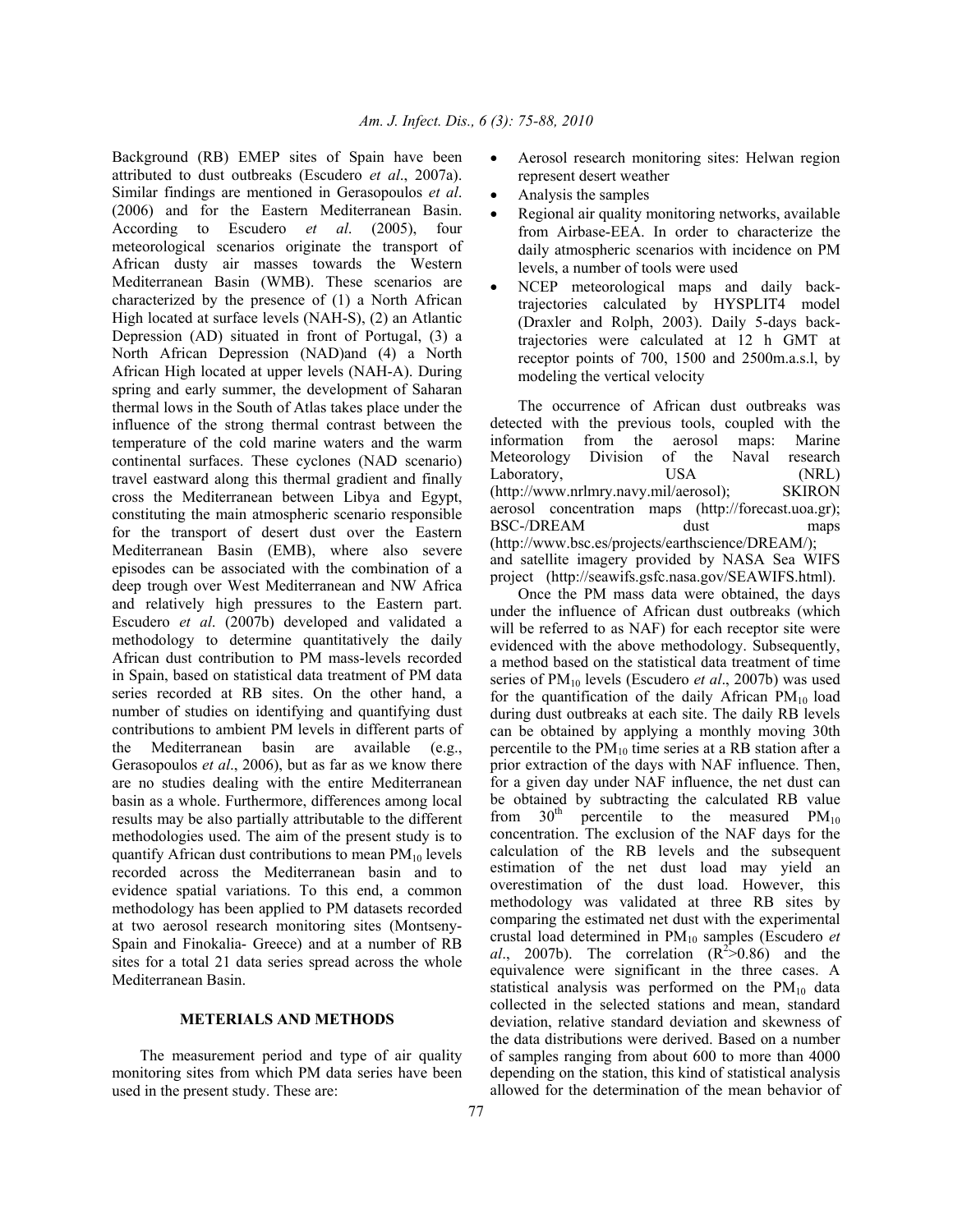$PM_{10}$  levels and African dust contributions across the Mediterranean basin. A selection of samples of PM from Spain, Cyprus and Crete, collected during NAF episodes, was also studied under the Scanning Electron Microscope (1450 SEM, JEOL5900LV). Analyses were performed manually on carbon-coated samples using an Energy Dispersive X-ray microanalysis system (EDX) with a spectrum acquisition time of 30 s live time. Microscope working distance was 10 mm, accelerating voltage 20 kV and beam current 1 mA.

**Measurement data:** particulate matter is a complex mixture of particles of different sizes, different sources and different chemical and physical properties. Various methods have been described to determine different indicators of particulate matter in ambient air. In principle, sampling and analysis can be distinguished. During sampling, selected parts of the SPM are usually collected, often on filter material. Sampling can be followed by mass determination, or by chemical analysis. Sampling is often used to differentiate particles according to their size. Fig. 1 (USEPA, 1996) shows an idealized size distribution of particulate matter in ambient air and measurement techniques to cover specific fractions. Sampling and analysis can lead to artifacts. Because of the difficulties in measuring particles larger than 10 µm and because these larger Which exclude larger particles. particles are not regarded as relevant in connection with health issues, it is generally recommended to use inlets. The measurements are then referred to as  $PM_{10}$  and expressed in  $\mu$ g m<sup>-3</sup>.

 Based on the results of the studies summarized in Table 1, it was assumed that the risk of premature death increase, (dRR), is ca. 2% per 10  $\mu$ g m<sup>-3</sup> of PM<sub>10</sub> (range 1-4% per 10  $\mu$ g m<sup>-3</sup>). This value is smaller than estimated by the American studies to adjust for the possible difference between the risk of death in a cohort observed longitudinally in the period of several years (being a base for the studies) than in a cross-sectionally observed population. It was also assumed that the exposure-response association is the same for the secondary and primary particles and that the effects are additive. Furthermore, we will assume that the total population (all ages) is susceptible to the pollution and that the mortality due to all natural causes (and not the accidents) may be increased by the pollution. Therefore, it is assumed that the baseline mortality rate is 900 per 100000 people (i.e., 0.9%) annually, which is close to the average crude mortality rate (all causes except accidents) in Europe. Those estimated numbers of deaths attributable to long-range transboundary air pollution in all European population are similar to the number of deaths attributed to the PM pollution in excess of 10  $\mu$ g m<sup>-3</sup> in the European cities (as shown in Table 1).



Fig. 1: Schematic representation of the size distribution of particulate matter in ambient air (USEPA 1996)

Table 1: Average concentration values determined within selected ranges of temperature

| $PM_{10}$        | CO  | SO <sub>2</sub> | NO <sub>2</sub> |     |    |
|------------------|-----|-----------------|-----------------|-----|----|
| $T = 10-15$ °C   | 197 |                 | 12              | 56  | 16 |
| $T = 16-20$ °C   | 237 |                 | 20              | 67  | 28 |
| $T = 21 - 30$ °C | 154 |                 | 33              | 80  | 61 |
| $>30^{\circ}$ C  | 10  |                 | 58              | 107 | 85 |

 Measurements, which do not exclude the larger particles, are referred to as TSP. Because small particles are believed to be even more relevant in connection with health, there is also a move towards using sizeselective inlets, which exclude particles larger than 2.5  $\mu$ m (PM<sub>2.5</sub>). Cascade impactors, which separate particles in size classes according to their aerodynamic diameter, are also used. In general, the difference between the mass concentration of TSP and  $PM_{10}$ and between  $PM_{10}$  and  $PM_{2.5}$  is larger in urban and industrial areas than in rural areas. This is because in rural areas, a larger fraction of the suspended particle mass is from secondary pollutant particles, which are formed as a result of chemical transformation involving gaseous precursors. Large particles are also subject to more rapid sedimentation and deposition, which also leads to a higher proportion of  $PM_{2.5}$  relative to TSP and  $PM_{10}$  in areas at some distance from the emission sources. Re-suspension of large particles (dust) may, however, decrease the proportion of a  $PM_{10}$  in TSP in rural areas, e.g. in the dry periods, with  $PM_{10}$ contributing not more than 65% of TSP. 20.

### **RESULTS AND DISCUSSION**

**African dust single particle composition:** When examining the sources of  $PM_{10}$  particulates, it is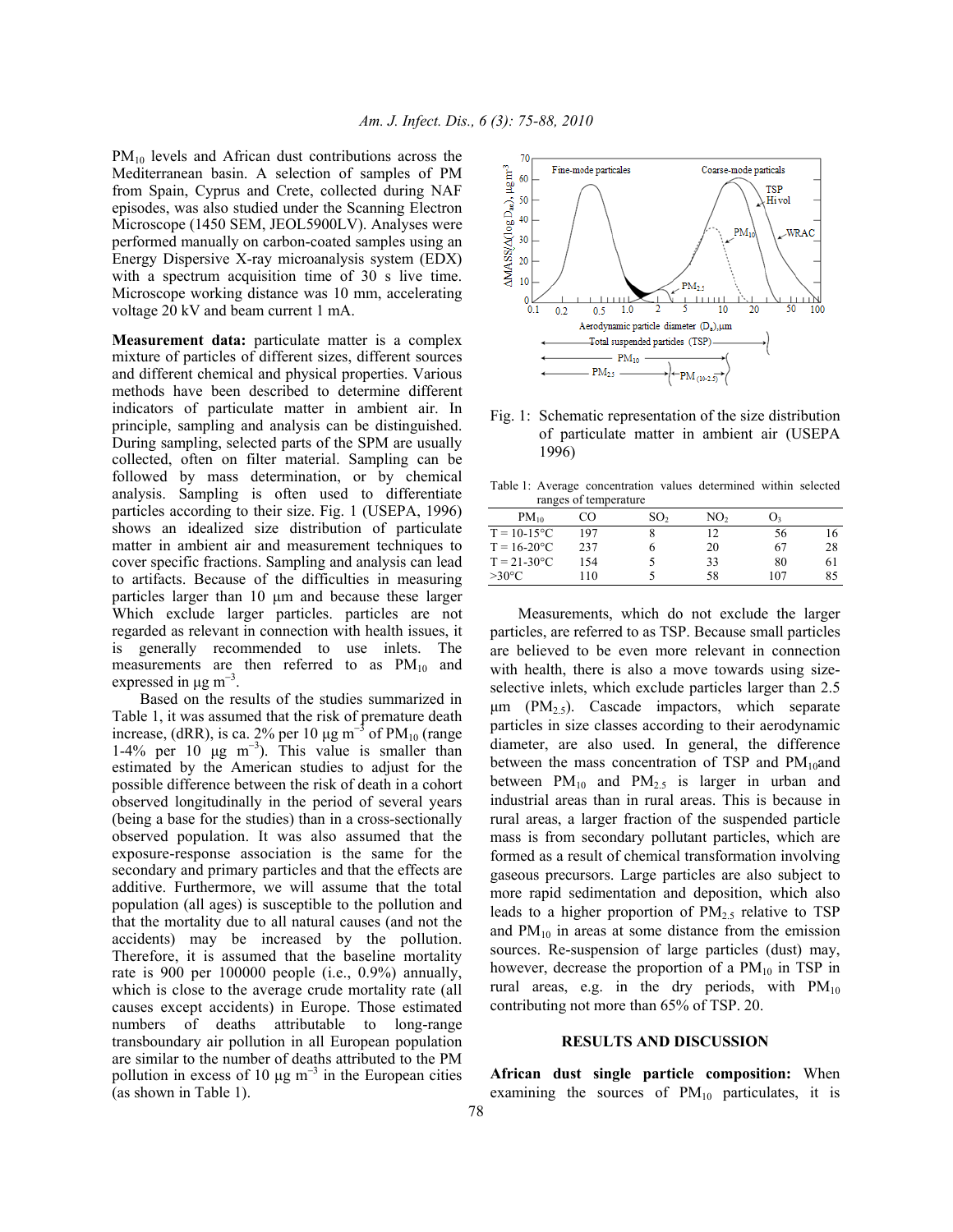possible to make a distinction between what are referred to as primary particles and secondary particles. Primary particles are those emitted directly into the atmosphere from sources such as road traffic, coal burning, industry, windblown soil and sea spray. Secondary particles are those formed within the atmosphere by the chemical reaction of pollutant condensation of gases, as in the case of sulfate and nitrate salts which are the result of the oxidation products of sulfur dioxides and nitrogen oxides respectively. As mentioned above, primary particles can have different sources. These can be natural (winds blowing up small particles of soil, dust released by explosions of volcanoes) or result from human activities.  $(-0.44)$  and NO<sub>2</sub>  $(-0.16)$ . Since the variations of NO2 over Cairo city and its surrounding suburbs are small (between 60 and 80  $\mu$ g m<sup>-3</sup>), their impact on UV radiation is expected to be very weak. 6. A reduction of 39.6% was reported during the days with air pollutants in the range of 250≤PM<sub>10</sub>≤350 µg m<sup>-3</sup>. There are different sources for SPM and  $PM_{10}$  and they can vary greatly depending on the location (Burton *et al*., 1996).

 Suspensions of dust originating from soil and also evaporation of sea water are considered as large sources of particles worldwide. Suspension of soil dusts are caused by the action of the wind on dry loose soil. The amount of this dust in the Northern Hemisphere is estimated to be about 150 million tons per year; if the Sahara Desert were included in the calculation, this amount would double. The particles are generally coarse and may settle, but they can be re-suspended in the air by such agents as the wind, dry weather or moving traffic (Quality of Urban Air Review Group, 1996). The size distribution and chemistry of the airborne dust of cities in the UK show that this source contributes significantly to SPM pollution. For coastal areas, the contribution of salt particles to the SPM figure is very important. These salt particles result from the evaporation of minute droplets sent into the atmosphere by breaking waves. Other inorganic particles suspended in seawater also become airborne in this manner, while sea salt particles often have been measured in inland locations.

 In view of the results given in Fig. 2 which shows the daily values of  $PM_{10}$  and CO measured at Cairo during 2003, it is noticed that the mean values of the relative attenuation in autumn (28.8%) and spring (27.6%) are rather high and closer to summer value (25.5%) than to winter value (22.6%). The higher values in autumn and spring may be attributed to  $PM_{10}$  and CO effects. This added to the effect of Khamasin storm, which carries large amounts of sand/ dust from the nearby desert. Such particles are frequently found in the lowest part of the troposphere (i.e. the boundary layer). To be more precise a reduction of 39.6% was reported during the days with  $PM_{10}$  in the range of  $250 \le PM_{10} \le 350$  µg/m<sup>3</sup>. This reduction describes the effect of  $PM_{10}$  on the UV radiation reaching the ground, being free from cloud and column ozone, but it includes the influence of other trace gases and scattering processes (i.e.  $8 \leq CO \leq 12$  mg/m<sup>3</sup>,  $60 \leq SO_2 \leq 100$  µg/m<sup>3</sup> and  $65 \leq NO_2 \leq 80 \text{ }\mu\text{g/m}^3$ ).

 Samples from west and east Mediterranean were studied under the SEM in order to compare the chemical composition of individual particles during the intrusion of air masses from North Africa. Following the approach and methodology explained in Moreno *et al*. (2003) where SEM limitations are discussed one can compare the relative importance of mineralogical groupings between samples, based on elemental ratio values, differentiating between felsic silicates (Si- and Al-rich, such as quartz, feldspars, white micas or clays) from more mafic silicates (rich in Fe and Mg, as serpentine, talc, vermiculite or amphiboles). The samples selected were  $PM_{10}$  and PM2.5 filters from Cyprus (Larnaka, Pafos, Strovolos), Crete (Finokalia) and NE Spain (Montseny).

A total of 600 particles ( $PM_{10}$  and  $PM_{2.5}$ ) were identified from samples collected at each of the 3 sites in Cyprus (November 2008), with no significant differences between the overall major element chemistry of particle populations analyzed at the 3 sites. Silicates are dominant (50-55% of  $PM_{10}$ , 70-75% of PM<sub>2.5</sub>), followed by carbonates (33-40% PM<sub>10</sub>; 15-22%  $PM_{2.5}$ , sulphates (up to 13%) and sea salt (up to 8%).



Fig. 2: Daily values of  $PM_{10}$  and CO measured at Cairo during 2003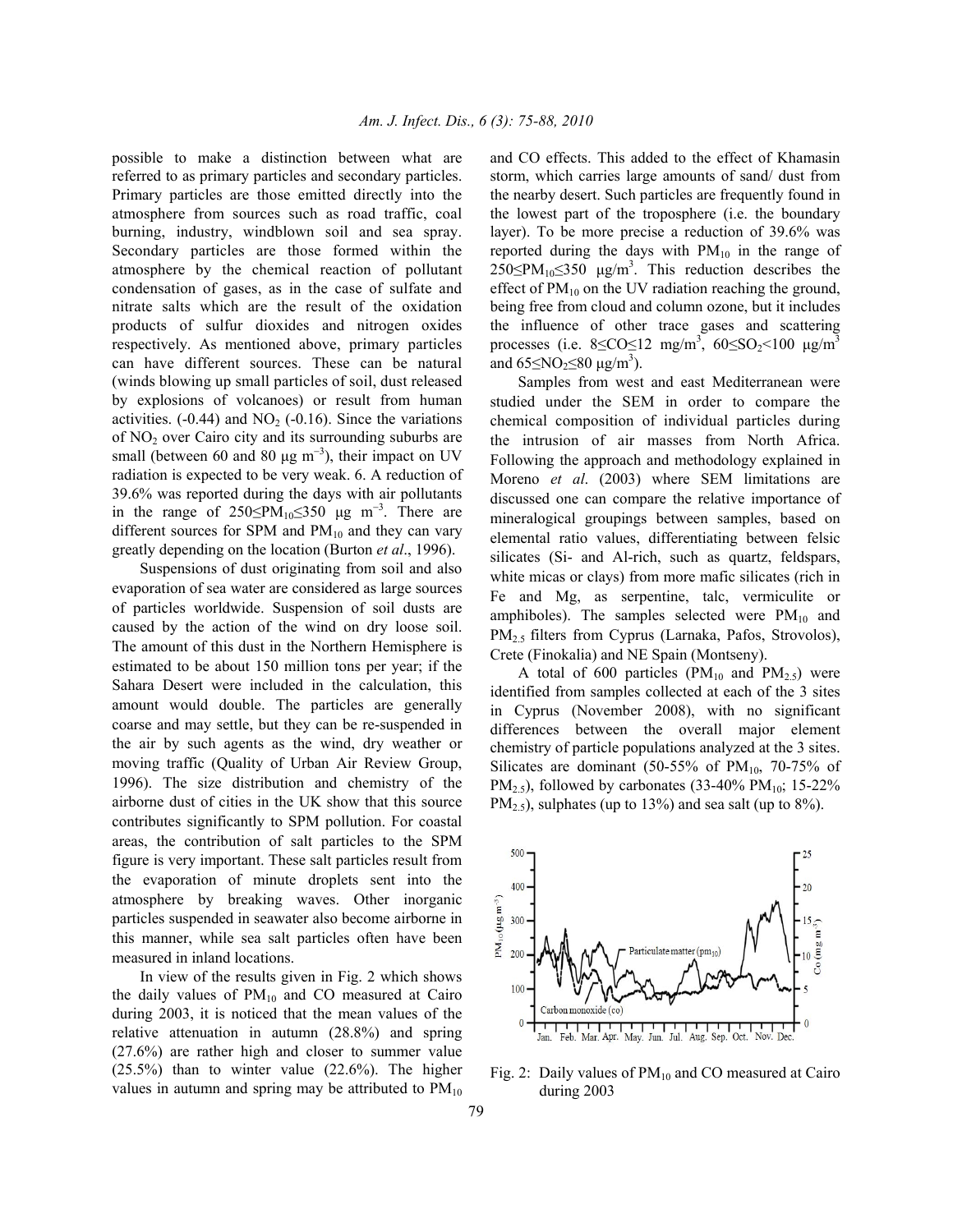

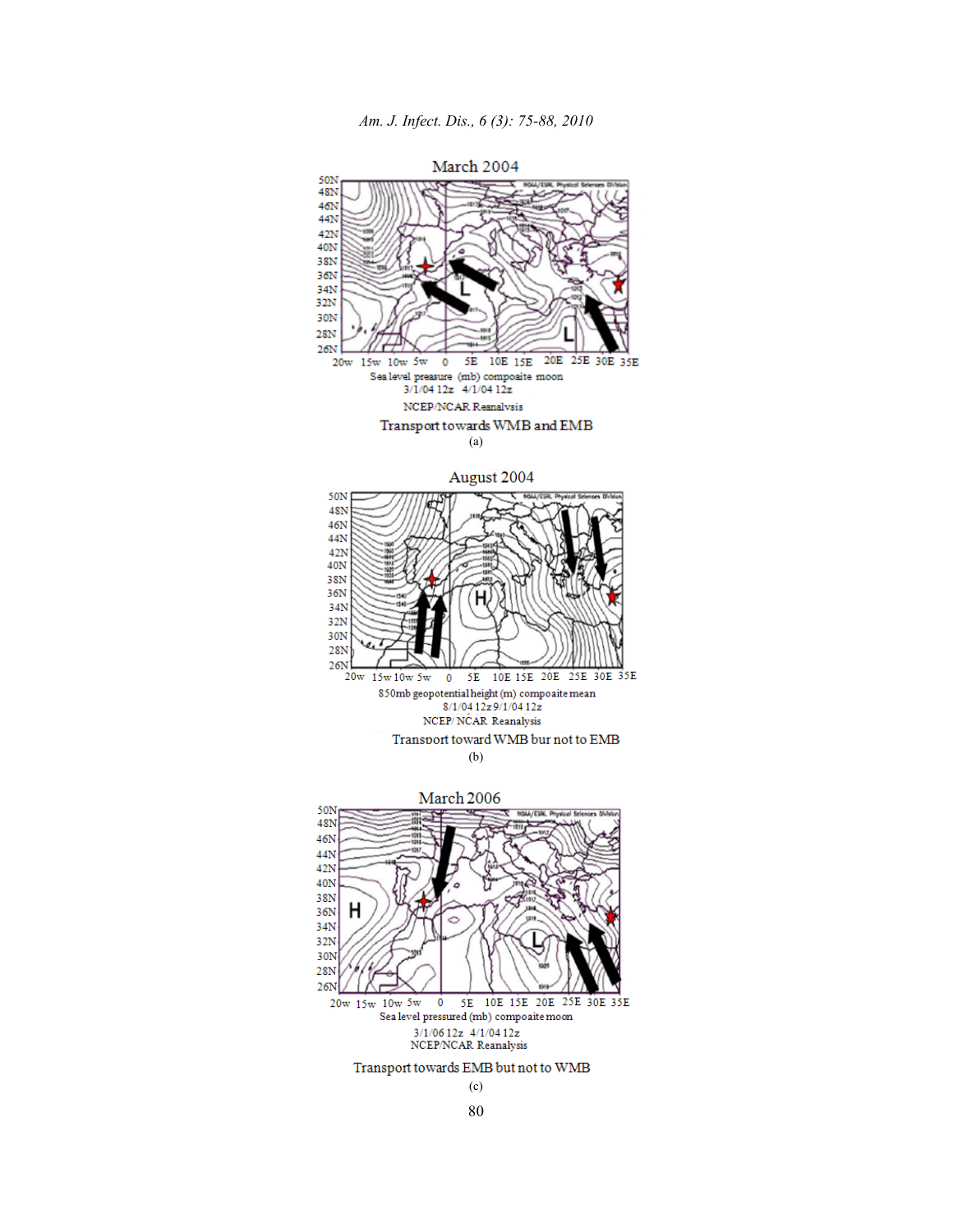

*Am. J. Infect. Dis., 6 (3): 75-88, 2010* 

Fig. 3: Examples of some meteorological scenarios favouring or preventing the transport of African dusty air masses towards the WMB and the EMB. The four-peak star locates Vı´znar (Spain) and the five-peak star situates Ayia Marina (Cyprus)

With regard to silicate composition, Al-rich clay minerals such as kaolinite and illite are very common in the  $PM_{10}$  silicates, whereas, siliceous compositions likely to represent quartz or biological silica (e.g., diatoms) are more abundant in  $PM<sub>2.5</sub>$ . Compositions in between these two groups, representing feldspathic compositions, Si-rich clays and mixed analyses, form 35-46% of all silicates with no marked difference between coarse and fine samples.

A total of 800 particles from the Crete  $PM_{10}$ samples (April and November-December 2008) were similarly identified. Most of these particles are felsic silicates (clay minerals, silica and feldspar: 74%), with lesser amounts of carbonates (up to 15%), sulphates (up to  $11\%$ ) and mafic silicates  $(4\%)$ . Al-rich clavs compositions (such as kaolinite and illite) are clearly dominant over Si felsic and silica compositions (Fig. 3b). We can conclude overall that the Cyprus  $PM_{10}$  samples are more siliceous and less Al-clay rich than those collected from Crete. Sea salt was detected as a common component but only in some of the samples (up to 9%). There are no obvious differences between those samples collected during spring (April) and winter (Nov-Dec) dust intrusions.

 A total of 600 individual mineral particle analyses were obtained from NE Spain (Montseny) samples collected during NAF episodes from Central Africa (July 2004) and NW Africa (February 2004). The PM10 fraction of these samples is dominated by silicate PM10 (92-97% in number), with low proportions of Ca- (and Mg-) carbonates (1-4%), sulphates (1%) and carbonaceous compounds (1-3%) (Fig. 3a). These proportions are different in the PM2.5 fraction which has much fewer silicate particles (up to 67%) and many more carbonaceous PM (up to 26%), whereas sulphate content is similar between the two PM fractions. Aluminous felsic silicates, presumably mostly kaolinitic and illitic-smectitic clays (Moreno *et al*., 2006) are more common in the samples sourced from Central Africa than that from NW Africa. Thus, SEM results show Cyprus as the most calcareous airborne samples (presumably they are richest in calcite), with silicates being more common in the  $PM<sub>2.5</sub>$  fraction and carbonate in the coarser fraction  $(PM_{10})$  and with no significant compositional differences between the 3 collecting sites during the same intrusion episode. Crete samples on the other hand are the richest in Al-clays (e.g., kaolinite and illite) and show no obvious differences between samples collected during NAF events occurred in different times of the year (April and November-December). The latter observation is perhaps not surprising as the back-trajectories for the different episodes only indicate slight differences in the source areas. Finally the samples from Montseny (NE Spain) are the least calcareous (<5% carbonate) and in this sense are chemically more similar to the Crete samples rather than the Cyprus samples. With regard to silicate composition, the closest similarities are between the airborne samples collected on Crete and those arriving in NE Spain from Central North Africa as shown in Fig. 3.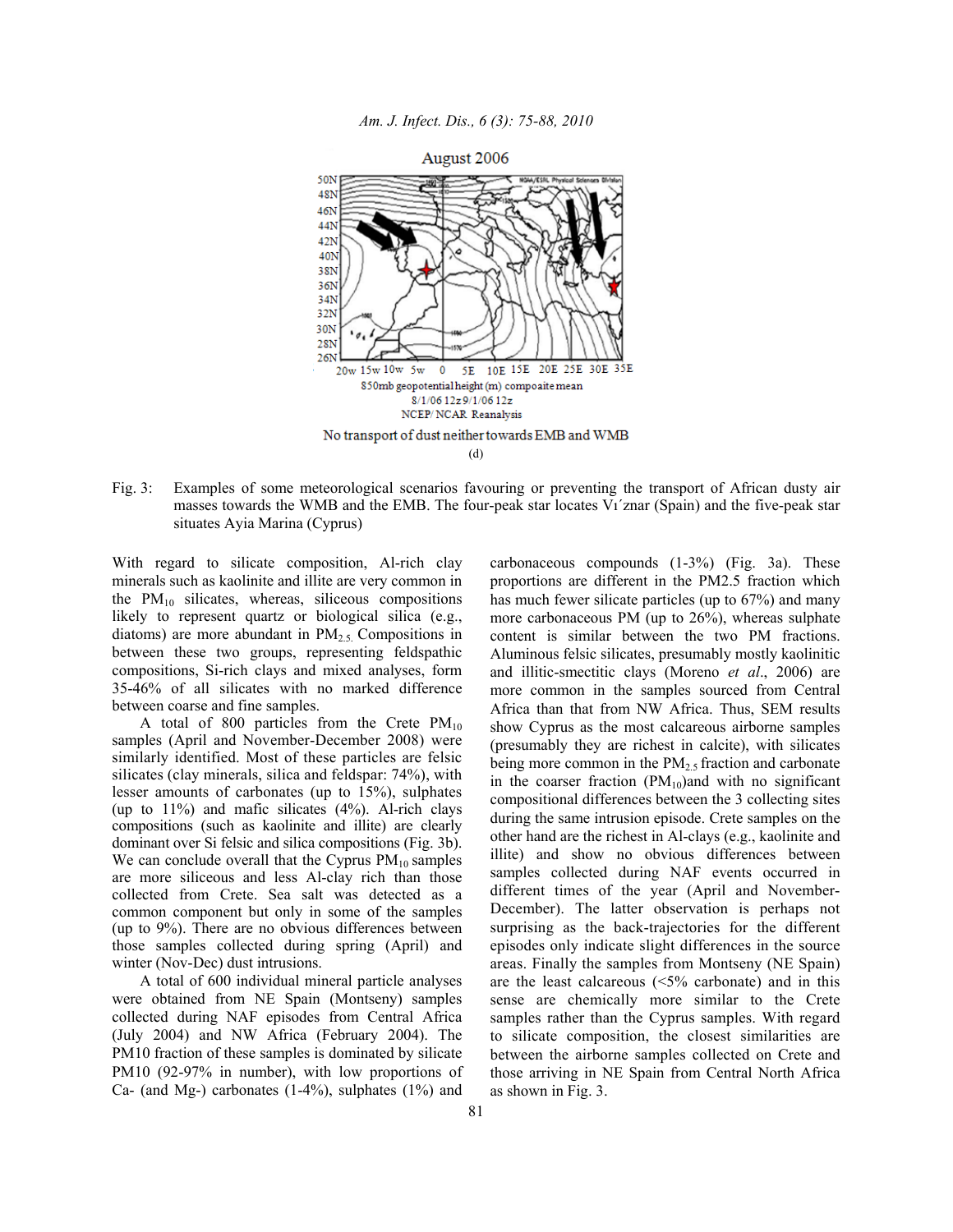**Mineralogical analysis:** The mineral or crystalline components of airborne particles can be determined by the use of X-Ray powder Diffraction (XRD). This technique identifies compounds based on their crystalline structures. The large amount of material needed for analysis is a major inconvenience. A minimum of 5 mg of material is usually required to produce reliable XRD results. Unfortunately, this amount of airborne material is not easily obtained during a sampling procedure. Single particle electron diffraction can also be used for identification when a transmission electron microscope is employed. The finer  $PM_{10}$  particles are mainly formed by:

- Secondary particles such as sulfates, nitrates and chloride salts of ammonium, products of the reaction of  $SO_2$ ,  $NO_2$ , hydrochloric acid and ammonium ions in atmospheric conditions
- Heavy metals originating from anthropogenic sources, such as smelting plants )iron, cadmium, zinc) and combustion processes (in urban locations, combustion of leaded fuel releases lead)
- Elemental carbon, which is a product of incomplete combustion processes, including the combustion of fuels (for the transport sector), coal, biomaterial. The surface area of elemental carbon particles is considerably increased by their porous surface; hence their ability to receive more airborne chemical substances (such as organic compounds) is greatly enhanced
- Organic compounds that condense at the surface of tiny nuclei are adsorbed on carbon material, the small particles of which present a larger surface area for the condensation and/or adsorption of chemical species. Studies indicate that organic mutagenic compounds are mainly associated with the 0-2.5 ~m particles (Watts *et al*., 1988)

 The coarse fraction of PMm0 is formed mainly by minerals and natural salts coming from dust created by wind or marine aerosols. Some anthropogenic species also have been found in the coarse fraction, but in much smaller proportion when compared with the finer fraction. This is the case with carbon black, halogen (as bromine and iodine (sulfur, vanadium, nickel, zinc, indium and lead. These were recorded in average ratios) fine/coarse) of over 2 and up to 7 for carbon black and iodine (Maenhaut *et al*., 1996).

 Fig. 4 can be summarized as follows: Silicon, Si and calcium, Ca, are regarded as crustal element. They are important components of  $PM_{10}$  measured in Cairo. The two elements hold about 23% of  $PM_{10}$  mass. The presence of coarse silicon can be ascribed to erosion from desert land surrounding monitoring station.

Ongoing building activities and degradation of building elements can be considered as additional sources for increasing silicon level.

 The same effect appears in soil-derived elements, Ca and titanium, Ti. Calcium, Ca, concentrations are much similar in all locations except for increased coarse Fraction in Helwan site which are to be ascribed to partly degradation of buildings, partly to emanating from industries such as cement plants. Sulfur, S, concentration indicate the determining contribution of long-range transport processes during which gaseous sulfur emission is subject to a continuous conversion to particulate secondary sulfur. The increased values in sulfur, S, concentration can be considered as an indication for possible influence of Shoubra El- Kheima on Cairo air. Potassium was ascribed to mixed natural (e.g., soil derived contribution as in the silicon case) and anthropogenic sources. Low chlorine, Cl and sodium Na concentrations can be understood as a strong sea-derived contribution. No attempt has been made to use seawater related enrichment factors to search for a sea-spray contribution to the local chlorine in Cairo city. Small concentration elements of aluminum Al, zinc, Zn, manganese, Mg and iron, Fe indicating the importance of soil derived dust of traffic origin. Finally, the composition of dust deposited in Cairo city during Khamasin storm was similar to that deposited during normal weather conditions, indicating that the composition of dust deposited during the storm over a wide area of the desert around Cairo was uniform.



Fig. 4: X-ray diffraction analysis of dust collected from all traps in the city of Cairo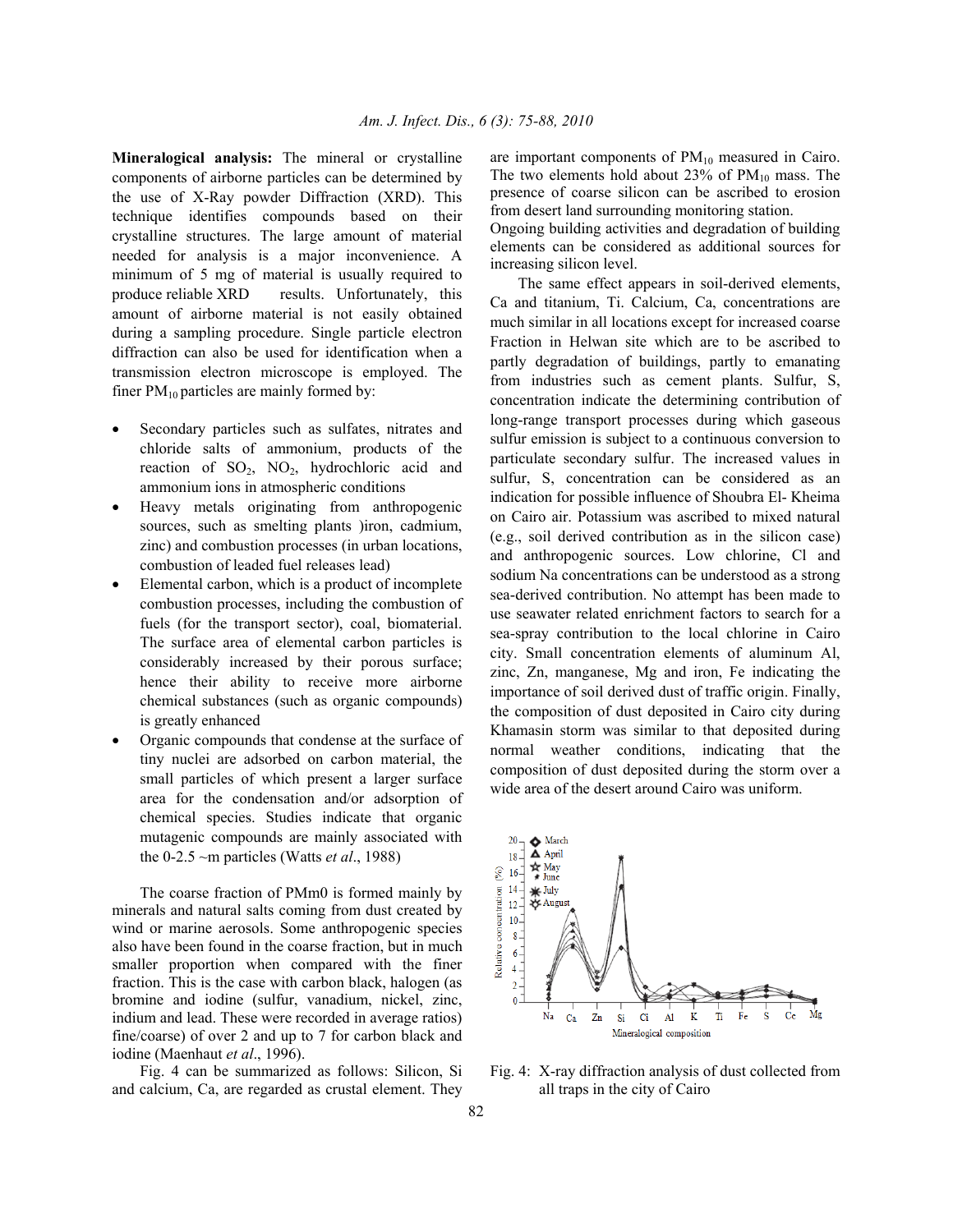The composition of particulate material in urban air samples can be divided into particulate elemental carbon or carbon black (which comes from road traffic and is associated with organic compounds in smoke particles) and water-soluble or insoluble inorganic compounds. The elemental carbon particles result from the incomplete combustion of fuels and lubricating oils and are generally small, forming part of the finer fraction of  $PM_{10}$  matter. They have a porous surface that increases the area available for adsorption processes.

 Organic compounds, heavy metals and soluble inorganic material can be carried by elemental carbon particles. Health concerns were originally focused on this fact, but it is now recognized that elemental carbon can be dangerous by itself. In the UK, diesel combustion is believed to be responsible for 80-95% of Particulate Elemental Carbon (PEC). Measures made in Birmingham (Harrison *et al*., 1996) indicated a concentration of 3  $\mu$ g m<sup>-3</sup> PEC which was 10% of the total  $PM_{10}$  mass. Soluble inorganic compounds can be divided into several categories.

**Aerosol acids:** Acidity can result from partial neutralization of the airborne acid species present in the atmosphere (nitric acid, sulfur acid, bisulfates) owing to an insufficient quantity of basic species, i.e., ammonium ions. These basic species are Insoluble inorganic material is typically associated with the coarse fraction of PM10 matter and is formed by soilderived particles It includes compounds such as o~ quartz  $(SiO<sub>2</sub>)$ , calcite  $(CaCO<sub>3</sub>)$ , epsomite  $(MgSO<sub>4</sub>.7H<sub>2</sub>O)$ , gypsum  $(CaSO<sub>4</sub>.2H<sub>2</sub>O)$ , chlorite, kaolinite and montmorillonite. In the UK this fraction can represent nearly 25% of the total PMl0 mass. Metals can be found in a variety of different compounds. They exist in both a soluble and insoluble elemental state. They may also be combined as organometallic compounds. Analysis of heavy metals in airborne samples tends to be difficult because of their low concentrations. Nevertheless, they can be detected. Their characterization and quantification are of special interest because of the health issues they raise

The chemistry of  $PM_{10}$  varies with the location and source. Most global studies have focused on the gravimetric evaluation of the amount of  $PM_{10}$  matter and certain substances carried by it, but few studies have attempted to achieve a complete characterization of the physical and chemical characteristics of this material. Most surveys and sampling campaigns have covered the analysis of trace metals and organic pollutants associated with  $PM_{10}$  particles (Quality of Urban Air Review Group, 1996). These substances constitute only a small percentage of the total mass of PMi0 matter. This also is the case in the UK, where studies have been performed at different locations and times using a range of techniques (Hutchison, 1996).  $PM_{10}$  matter does not have a constant composition, thus studies give us only a general idea of the composition of  $PM_{10}$  matter in the UK. A typical breakdown of  $PM_{10}$ particulate matter in the UK has been provided by the Department of the Environment (Quality of Urban Air Review Group, 1996). This analysis reveals that some material can consist of ammonium 5%, sulfate, nitrate and chloride 30%, carbonaceous material 40%, metals 5% and insoluble material (minerals) 20%. This analysis was performed on the data from several studies since no survey covering all the components simultaneously has yet been undertaken in the UK (Quality of Urban Air Review Group, 1996). One chemical analysis of airborne  $PM_{10}$  at Cardiffyielded the following result: Soluble inorganic matter 40.8%, insoluble inorganic matter 19.2%, organic matter 40% (Hutchison, 1996). As described previously, the chemistry of ambient airborne particulate material is complex. The chemistry is also affected by physical characteristics of the particles, e.g., their size distribution. Complete characterization of a  $PM_{10}$ fraction is therefore a difficult process owing to both its material complexity and also to the fact that only very small samples of airborne particulates can be collected conveniently. Available analytical methods have not dealt with these inconveniences, since little attention has been given to the total identification of airborne particulate material. In general,  $PM_{10}$  samples can be described most conveniently as a number of individual fractions, each of which is either soluble or insoluble in water or in organic solvent; the insoluble component is either carbon-based or inorganic material. This fractionation enables us to make some approximate division of the sample by source. For specific geographical locations, the contribution of any local industrial activity to the airborne particulate sample composition can be assessed and distinguished from the natural contributions of the sea and from secondary particulate formation due to atmospheric chemistry activity.

**Epidemiologic evidence on outdoor air pollution and lung cancer:** Nearly five decades have passed since investigators in the UK initiated studies to test whether outdoor air pollution increases lung cancer risk. Three lines of epidemiological evidence have been relevant:

• Studies of lung cancer risk in migrants to areas having differing lung cancer risk from the native country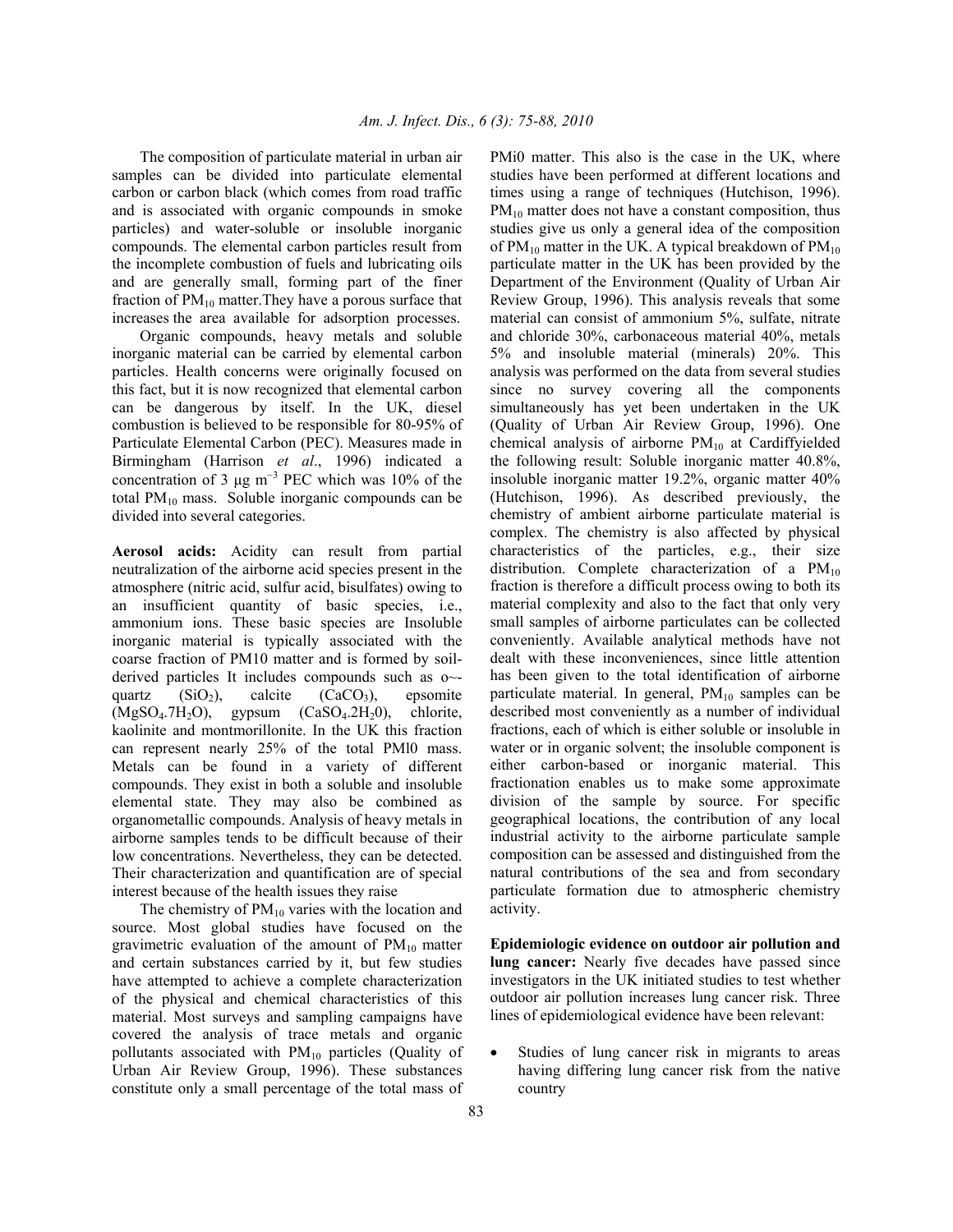- Ecological studies comparing lung cancer rates in areas assumed to have differing air pollution exposures and
- Case-control and cohort studies that have estimated lung cancer risk associated with exposures of individuals

 Studies of migrants, reviewed in detail elsewhere have provided support for the general hypothesis that air pollution is associated with lung cancer risk. Migrants from countries with higher lung cancer rates to countries with lower lung cancer rates tend to develop lung cancer at rates higher than those of the new country of residence. Ecological studies (i.e., studies involving the population as the unit of analysis) have also supplied support evidence by comparing rates for urban and rural populations and for populations estimated to have higher and lower exposures to urban air pollution.

 Case-control and cohort studies have the advantage of offering information on potential confounding and modifying factors, such as cigarette smoking. However, a strategy is needed for estimating air pollution exposure using historical information. Approaches have been based around reported residence locations and use of various surrogates. Misclassification of exposure is an evident limitation of such studies and would tend to reduce risk estimates and statistical power.

 Exposure biomarkers-that is, indicators of exposure or dose measured in biological material - offer a new approach to quantifying the lung cancer risk associated with air pollution. Potential biomarkers for lung cancer risk include actual levels of the putative carcinogen in biological materials, adducts of potential carcinogens or metabolites down to DNA and antibodies against such adducts. Biomarkers of exposure to respiratory carcinogens provide an intermediate outcome for investigation that may prove valid surrogates for risk. Levels of adducts, for example, may prove to be a predictor of risk and may serve to bridge from animal models and in vitro assays to human risk.

**Costing the health effects of poor air quality:** If people's preferences are a valid basis upon which to make judgments concerning changes in human 'wellbeing', then it follows that changes in the risk of mortality should be valued according to what individuals are willing to pay (or, depending on the context, willing to accept as compensation) to forego the change in the risks that they face. The proper valuation of health impacts in monetary terms is necessary in order to allocate resources in an efficient manner between projects aimed at health and safety and

other possible items of expenditure. This practice has long been followed in the planning of transportation systems in so far as the prevention of accidents is concerned. Recent attention has turned to the health effects of air pollution with the publication of empirical studies identifying current ambient levels of air pollution as a significant cause of excess mortality. Those same estimates used to value accidental deaths have been used to value lives which, it is predicted, have been lost as a result of poor quality. The purpose of attaching values to these ill-effects is motivated by much the same set of concerns that prompt transport planners, namely a desire to allocate resources between air pollution abatement measures, investment in public transport systems and private consumption (particularly consumption of private transport). Putting a monetary value on the costs and benefits of air pollution control strategies provides a metric of human preferences with which the desirability of a range of options can be assessed. Merely enumerating the physical effects of air pollution control strategies is not on its own sufficient to assess their desirability. And yet for a number of reasons the valuation of the health effects of air pollution remains a contentious subject, even among those who accept the necessity of such valuation exercises in the case of designing transport systems.

**Population exposure and estimation of health impacts:** This chapter addresses the contribution of the secondary sulphate, nitrate and ammonium particulate matterand of the primary particulate emissions to human exposure. This is based on the relationship between particulate concentrations, spatial distribution of population and health risks derived from epidemiological studies as described in the previous chapters. Due to the focus of this report on the LRTAP, the calculations are based on estimates of background concentrations of particulates and do not include the local contributions of emissions within the grid square in which they originate. Total exposure to particulate matter, especially in urban areas, may be considerably higher.

The maps of concentration in units of  $\mu$ g m<sup>-3</sup> above may be combined with population data mapped on to the EMEP grid, to derive estimates of the overall exposure. The estimated population density is based on the information on the number of residents in subnational regions and in cities of Europe in the beginning of the 1990s. The total number of people covered by the EMEP grid is estimated to be 760 million. The resulting exposure is expressed in person grams per cubic meter (person\*g m−3).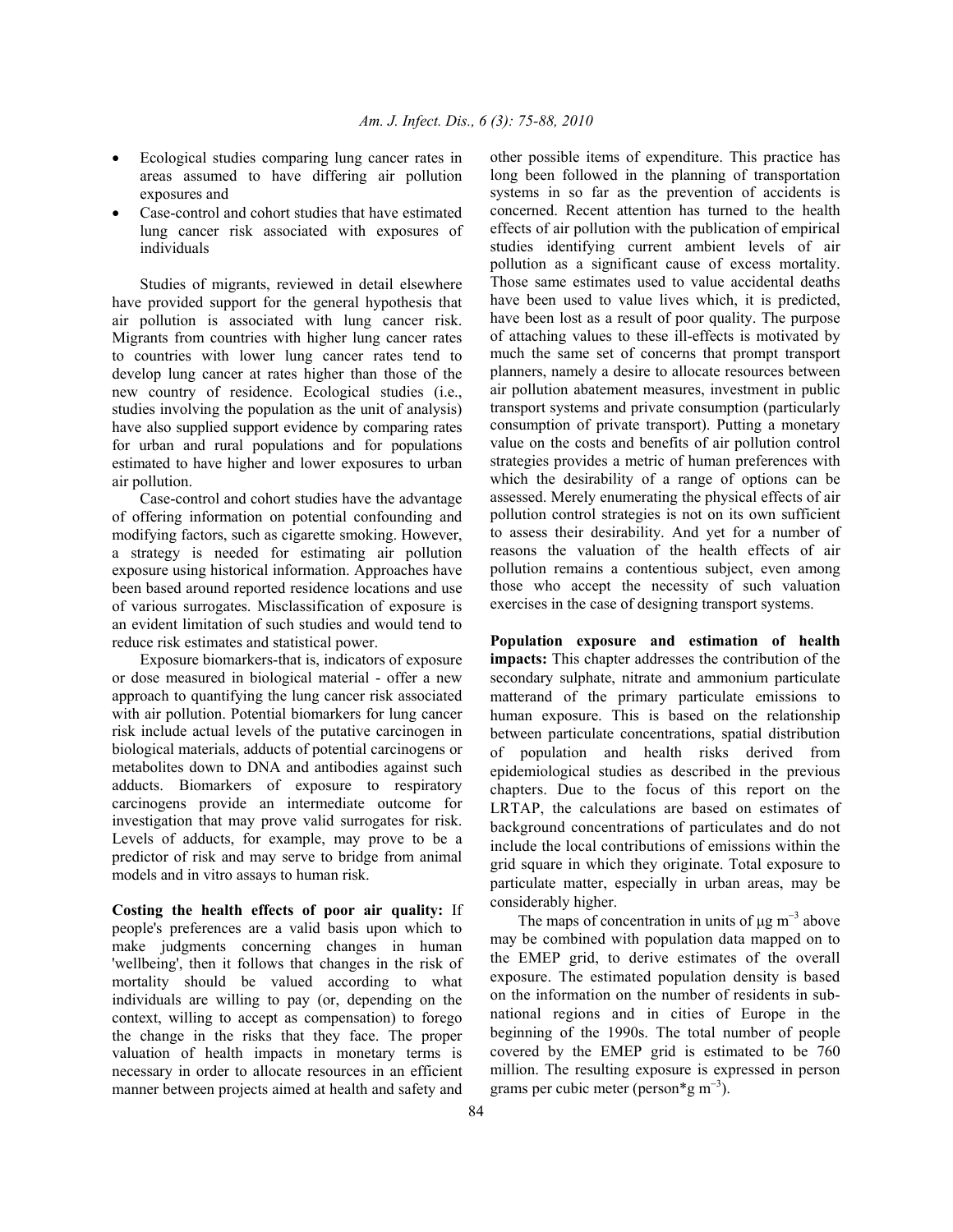Recent attention has focused on the gravimetric measurement of the  $PM_{10}$  fraction of airborne particulate matter, because of the possible health impact that has been suggested by several recent studies (Pope, 1989; Royal Commission Report, 1994). The term  $PM_{10}$  stands for a fraction of airborne matter that contains particles with an aerodynamic diameter (which implies a specific gravity equal to one) of less than 10 gtm. Technically speaking, the  $PM_{10}$  fraction of an airborne dust consists of particles that pass through a size-selective inlet with a 50% efficiency cut-off at 10 gtm aerodynamic diameter (Warren Spring Laboratory, 1994). An interest in the fraction called  $PM_{2.5}$  (which definition is analogous to  $PM_{10}$ ) has also been given special consideration, since this fine fraction is suspected to be the major contributor to health effects because it can penetrate easily to the innermost regions of the lungs. Assessment of health impact of air pollution is based on the estimated exposure data and information on exposure-response relationship derived from the epidemiological studies. Several assumptions must be made in deriving such estimates for the possible impact of long-range transboundary air pollution. An important one is the assumption that the possible differences between the chemical and physical characteristics of the particles from the long range transport and those predominant in the urban areas, where most of the epidemiological studies were performed, have no significant effect on the exposureresponse associations. Another one is about the continuity and linearity of the association throughout the exposure range, including the lowest concentrations of the particles estimated. The most relevant health effects to be considered in respect of the long-range transboundary air pollution are the effects of long-term exposures observed in cohort studies. Estimation of the effects of short-term changes in the pollution levels is not possible at present, due to the lack of estimates of diurnal variability of concentration of particulate matter from long-range transport of pollution. The estimates are also consistent with the estimates derived by the trilateral research team of Austria, France and Switzerland for the study on health impacts of air pollution from road transport. Assuming the linearity of the exposureresponse association, the estimated impact, i.e., the number of premature deaths, is proportional to the extent of the exposure. Therefore the exposure maps can represent the spatial differentiation of impact in Europe. According to the definition of exposure used, its level in each grid square is heavily influenced by population density and not only by the estimated concentration of the pollution. Therefore the highest estimated number of cases per grid square attributed to

the pollution from long-range transport is expected in the relatively densely populated areas stretching from southern Poland to southern England and in the area in Russia near Moscow. The ratio of the expected impact in the grid cells in an upper quartile of impact distribution (red and orange cells) to the impact in the lowest quartile was 12-15 for primary and secondary  $PM_{10}$  in 1990. For secondary particulates in 1996, the ratio was 1.5; however this was due to a rather high value of the 25th percentile, with the median exposure levels lower in 1996 than in 1990. The ratio between the upper and lower quintiles (i.e., the values cuttingoff the highest and lowest 5% of exposure to secondary  $PM_{10}$  distribution; red to blue cells) was ca. 700 for both 1990 and 1996. Another consequence of the assumption of linearity of exposure-response relationship is that the reduction of the exposure related to the implementation of the convention will reduce the health effects proportionally. This will be done the most effectively by the reduction of the particle concentration in densely populated parts of Europe. Between 1990 and 1996, the value of the 75th percentile of exposure (and effects) decreased by 22% and the areas with relatively high risk in 1996 were shifted more to the south of Europe since1990.

#### **CONCLUSION**

Regional background  $PM_{10}$  levels across the Mediterranean show clear increasing trends from north to south and west to east of the Basin. These trends are almost coincident with the  $PM_{10}$  African dust load. Independently, when subtracting the PM load attributed to the African dust, the background levels are 5-10 mgm<sup>-3</sup> higher in the EMB when compared with those in the WMB, mainly due to the higher background contributions of anthropogenic compounds (sulphate and organics) and sea spray.

Marked PM<sub>10</sub> seasonal trends are evidenced, largely driven by the occurrence of African dust events. Thus, the higher frequency of dust events in spring-early summer over the EMB causes higher PM levels. Likewise, the summer maximum observed in the WMB roughly coincides with the most intense period of African dust outbreaks, but in this region also with the development of recirculation's of aged air masses. Furthermore, a marked seasonal trend is still evident when subtracting the African dust load. This is characterized by a high RB summer maximum (driven by low precipitation, high insulation) and a winter minimum.

 There remains a persistent basis for concern that indoor air pollution may cause lung cancer in both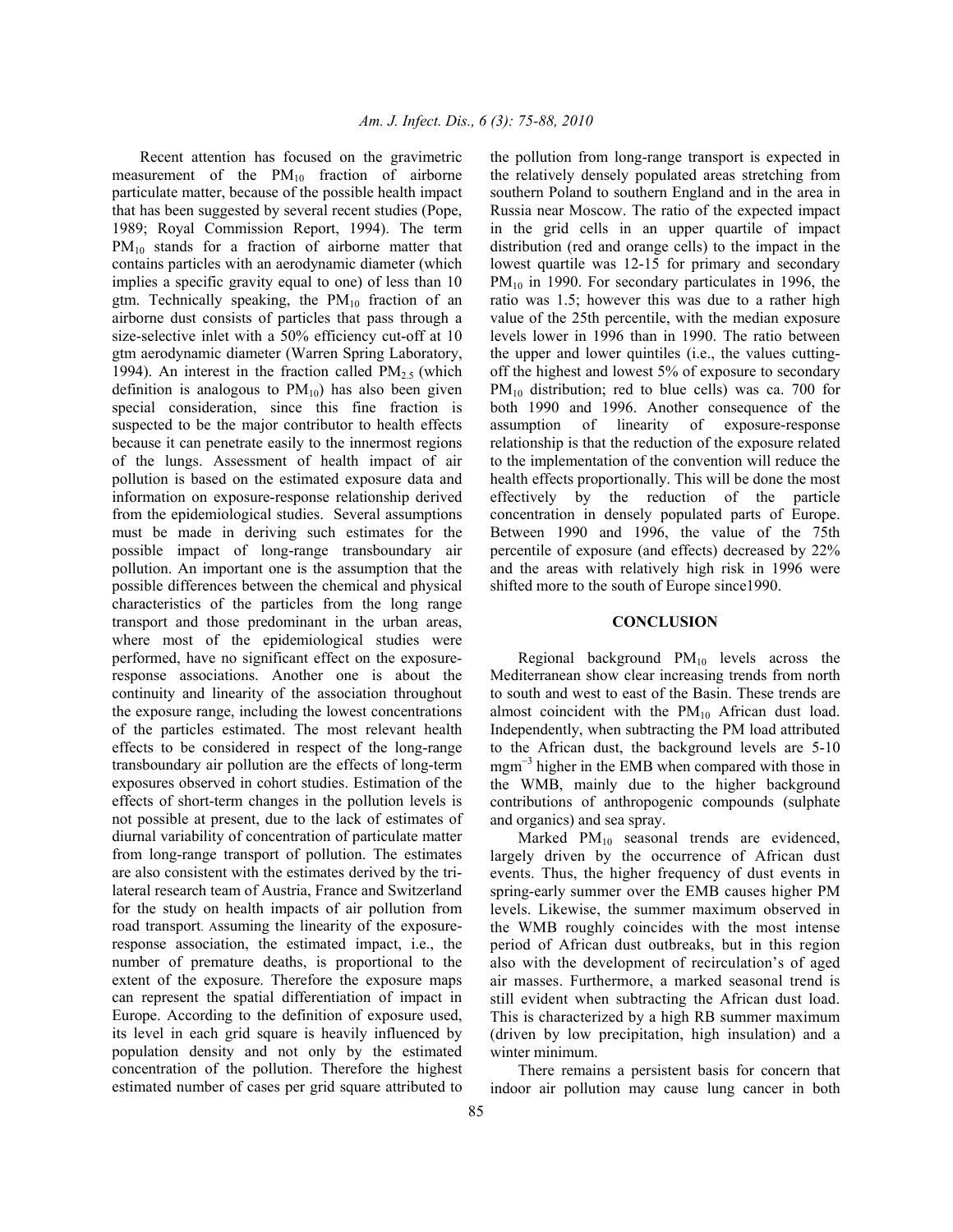smokers and non-smokers. Carcinogens can be measured in indoor and outdoor environments and toxicologic data indicate the potential for human carcinogenicity. Epidemiologic research shows evidence of effects of indoor and outdoor air pollution on lung cancer risk, albeit weak for some agents. On the other hand, levels of exposure to many agents would not be expected to greatly increase risk and the multifactorial etiology of lung cancer lowers the signalto-noise ratio. Research is still needed on air pollution and lung cancer to guide policies for protection of public health. Direct epidemiologic observation of exposed populations can provide the best information for evaluating the magnitude of outdoor air pollutionrelated excess lung cancer, In general, large-scale epidemiologic studies of air pollution and lung cancer are needed if we are to obtain sufficiently informative data. Large numbers of cases will be necessary to measure the effects of air pollution among women and ethnic minorities and to measure the joint effects of air pollution and other factors, such as occupation and smoking. Without improved epidemiologic methods, however, even large studies may fail to in fbrm. Current development of biologic markers of exposure to and molecular effects of, PAHs represents one approach to improving epidemiologic methods. Markers of genetic susceptibility are also needed. In addition and of equal importance, methods for the retrospective estimation of lifetime exposure to air pollutants should be developed and tested, so that large case-control and retrospective cohort studies can be feasibly conducted. These methods could combine time-activity information with data from national aerometric databases, such as those maintained by the US Environmental Protection Agency. This effort should include development of methods to characterize, quantify and adjust for exposure measurement error. For lung cancer, urban and relatively unpolluted areas with established population-based tumor registries might be targeted. The air pollution mixtures in various US population centers should be characterized both in terms of physical and chemical constituents and of sources of major constituents. If possible, retrospective characterization of levels of certain constituents could be accomplished. This information would aid greatly in the interpretation of between-city patterns of lung cancer occurrence. New designs and statistical methods for air pollution studies may provide additional insights. Navidi and Thomas (1993) and Prentice and Sheppard (1995) have described hybrid studies which combine ecologic-level contrasts of air pollution effects between cities with individual-level data on covariates, combining the strengths of both ecologic and

individual-level studies. Studies using these designs could contrast the effect on lung cancer of exposure to the pollutant mixtures of different cities while effectively controlling confounding by cigarette smoking, diet or other factors and adjusting for exposure measurement error.

#### **REFERENCES**

- Alastuey, A., X. Querol, S. Castillo, M. Escudero and A. Avila *et al*., 2005. Characterisation of TSP and  $PM<sub>2.5</sub>$  at Izan $\tilde{a}$  and Sta. Cruz de Tenerife (Canary Islands, Spain) during a Saharan dust episode. Atmos. Environ., 39: 4715-4728.
- Arimoto, R., 2001. Eolian dust and climate: Relationships to sources, tropospheric chemistry, transport and deposition. Earth-Sci. Rev., 54: 29-42. DOI: 10.1016/S0012-8252(01)00040-X
- Arimoto, R., B.J. Ray, N.F. Lewis, U. Tomza and R.A. Duce, 1997. Mass-particle size distributions of atmospheric dust and the dry deposition of dust to the remote ocean. J. Geophys. Res., 102: 15867- 15874. http://europa.agu.org/?uri=/journals/jd/97JD00796.x

ml&view=article

- Avila, A. and F. Roda, 2002. Assessing decadal changes in rainwater alkalinity at a rural Mediterranean site in the Montseny mountains (NE Spain). Atmos. Environ., 36: 2881-2890. DOI: 10.1016/S1352-2310(02)00098-5
- Behnert, I., V. Matthias and R. Doerffer, 2007. Aerosol climatology from ground-based measurements for the southern North Sea. Atmos. Res., 84: 201-220. DOI: 10.1016/ j.atmosres.2006.05.006
- Bergametti, G., A.L. Dutot, P. Buat-Menard, R. Losno and E. Remoudaki, 1989. Seasonal variability of the elemental composition of atmospheric aerosol particles over the NW Mediterranean. Tellus, 41: 353-361. DOI: 10.1111/j.1600- 0889.1989.tb00314.x
- Burton, R.M., H.H. Suh and P. Koutrakis, 1996. Spatial variation in particulate concentrations within metropolitan Philadelphia. Environ. Sci. Techno., 30: 400-407. DOI: 10.1021/es950030f
- Camarero, L. and n. J. Catala, 1993. Chemistry of bulk precipitation in the central and Eastern Pyrenees, Northeast Spain. Atmos. Environ., 27: 83-94. DOI: 10.1016/0960-1686(93)90073-8
- Chiapello, I., G. Bergametti, L. Gomes and B. Chatenet, 1995. An additional low layer transport of Sahelian and Saharan dust over the north-eastern tropical Atlantic. Geophys. Res. Lette., 22: 3191-3194. DOI: 10.1029/95GL03313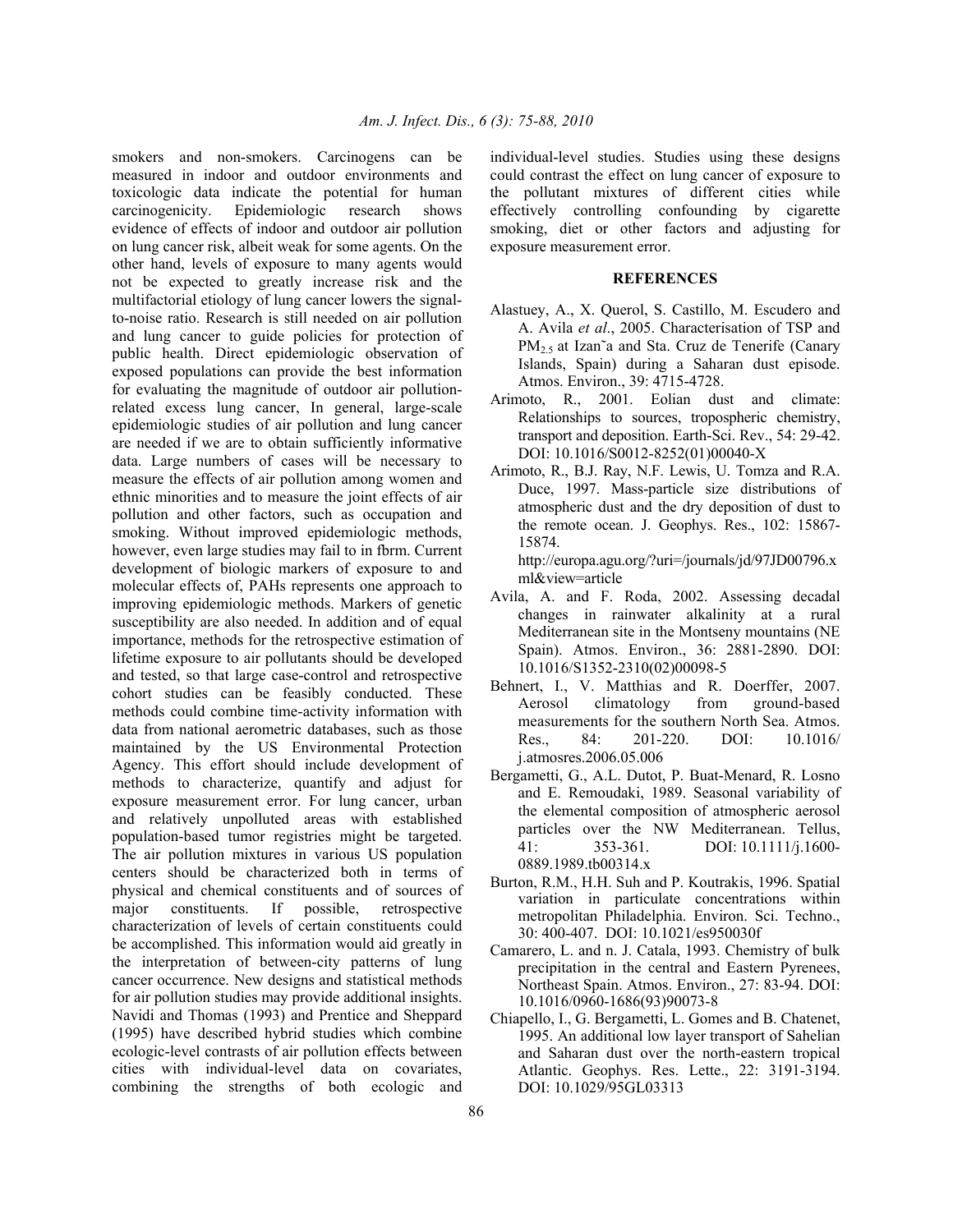- Coude, G.G., P. Rognon, G. Bergametti and L. Gomes, 1987. Saharan dust over Fuerteventura Island (Canaries), Chemical and mineralogical characteristics, air mass trajectories and probable sources. J. Geophys. Res., 92: 9753-9771. DOI: 10.1029/JD092iD08p09753
- Dayan, U., J. Heffter, J. Miller and G. Gutman, 1991. Dust intrusion events into the Mediterranean Basin. J. Applied Meteorol., 30: 1185-1199. DOI: 10.1175/1520-

0450(1991)030<1185:DIEITM>2.0.CO;2

- Dayan, U., Levy, I., 2005. The influence of seasonal meteorological conditions and atmospheric circulation types on PM10 and visibility in Tel-Aviv. J. Applied Meteorol., 44: 606-619. ISSN: 0894-8763
- Dentener, F.J., G.R. Carmichael, Y. Zhang, J. Leleieveld and *et al*., 1996. Role of mineral aerosols as a reactive surface in the global troposphere. J. Geophys. Res., 101: 22869-22889. DOI: 10.1029/96JD01818
- Draxler, R.R. and G.D. Rolph, 2003. HYSPLIT (HYbrid Single-Particle Lagrangian Integrated Trajectory) Model Access via NOAA ARL READY Website. NOAA Air Resources Laboratory, Silver Spring, MD. http://www.arl.noaa.gov/ready/hysplit4.html
- Erel, Y., A.B. Kalderon, U. Dayan and A. Sandler, 2007. European atmospheric pollution imported by cooler air masses to the Eastern Mediterranean during the summer. Environ. Sci. Tech., 41: 5198-5203. DOI: 10.1021/es062247n
- Erel, Y., U. Dayan, R. Rabi, Y. Rudich and *et al*., 2006. Transport boundary transport of pollutants by atmospheric mineral dust. Environ. Sci. Tech., 40: 2996-3005.

http://www.ncbi.nlm.nih.gov/pubmed/16719103

- Escudero, M., S. Castillo, X. Querol, A. Avila and *et al*., 2005. Wet and dry African dust episodes over Eastern Spain. J. Geophys. Res., 110: (D18S08) 10.1029. DOI: 10.1029/2004JD004731
- Escudero, M., X. Querol, A.A. Vila and E. Cuevas, 2007a. Origin of the exceedances of the European daily PM limit value in regional background areas of Spain. Atmos. Environ., 41: 730-744. DOI: 10.1016/j.atmosenv.2006.09.014
- Escudero, M., X. Querol, J. Pey, A. Alastuey and *et al*., 2007b. Amethodology for the quantification of the net African dust load in air quality monitoring networks. Atmos. Environ., 41: 5516-5524. DOI: 10.1016/j.atmosenv.2007.04.047
- Falkowski, P.G., R.T. Barber and V. Smetacek, 1998. Biogeochemical controls and feedbacks on ocean primary production. Science, 281: 200-206. DOI: 10.1126/science.281.5374.200
- Fung, I., S. Meyn, I. Tegen, S.C. Doney and J. John *et al*., 2000. Iron supply and demand in the upper ocean. Global Biogeochem. Cycles, 14: 281-295. DOI: 10.1029/1999GB900059
- Ganor, E. and Y. Mamane, 1982. Transport of Saharan
- dust across the eastern Mediterranean. Atmos. Environ.,
- 16: 581-587. DOI: 10.1016/0004-6981(82)90167-6
- George H., Miley, H. Hora, F. Osman and Y. Yang *et al*., 2005. Low cost long distance detector for explosives and chemical analysis by iec application. Am. J. Applied Sci., 2: 1529-1532. DOI: 10.3844/.2005.1529.1532
- Geraopoulos, E., G. Kouvarakis, M. Vrekoussis and M. Kanakidou, 2005. Ozone variability in the marine boundary layer of the Eastern Mediterranean based on 7-year observations. J. Geophys. Res., 110: D15309, 12. DOI: 10.1029/2005JD005991
- Gerasopoulos, E., G. Kouvarakis, P. Babasakalis and M. Vrekoussis, 2006. Origin and variability of Particulate Matter  $(PM_{10})$  mass concentrations over the Eastern Mediterranean. Atmos. Environ., 40: 4679-4690. DOI: 10.1016/j.atmosenv.2006.04.020
- Guerzoni, S. and R. Chester, 1996. The Impact of the Desert Dust across the Mediterranean. Kluwer Academic Publishers, Norwell, MA, pp: 389. http://books.google.com.pk/books?id=7vOJ9l9uwr oC&printsec=frontcover&dq=The+Impact+of+the +Desert+Dust+across+the+Mediterranean&hl=en &ei=PZkMTbfNE4PvsgbYx9DZDA&sa=X&oi=b ook\_result&ct=result&resnum=1&ved=0CCQQ6A EwAA#
- Harrison, R.M., D.J.T. Smith and L. Luhana, 1996. Source apportionment of atmospheric polycyclic aromatic hydrocarbons collected from an urban location in Birmingham, UK. Environ. Sci. Technol., l30: 825-832. DOI: 10.1021/es950252ds
- Hutchison, L.M., 1996. Investigation of PMloS Found in the Urban Environment and Human Lungs. M. Phil Thesis, University of Wales, Cardiff.
- IPCC. Climate Change, 2007. The Physical Science Basis. Contribution of Working Group I to the Fourth Assessment Report of the IPCC. hardback, 978 0521 70596-7 Paperback). ISBN: 978 0521 88009-1
- Levin, Z., E. Ganor and V. Gladstein, 1996. The effects of desert particles coated with sulfate on rain formation in the Eastern Mediterranean. J. Applied Meteoro., 35: 1151-1523. DOI: 10.1175/1520- 0450(1996)035<1511:TEODPC>2.0.CO;2
- Maenhaut, W., F. Francois, J. Cafmeyer and O. Okunade, 1996. Size-fractionated aerosol composition at Gent, Belgium. Nucl. Instrum. Meth. Phys. B., 109: 476-481. DOI: 10.1016/0168- 583X(95)00954-X